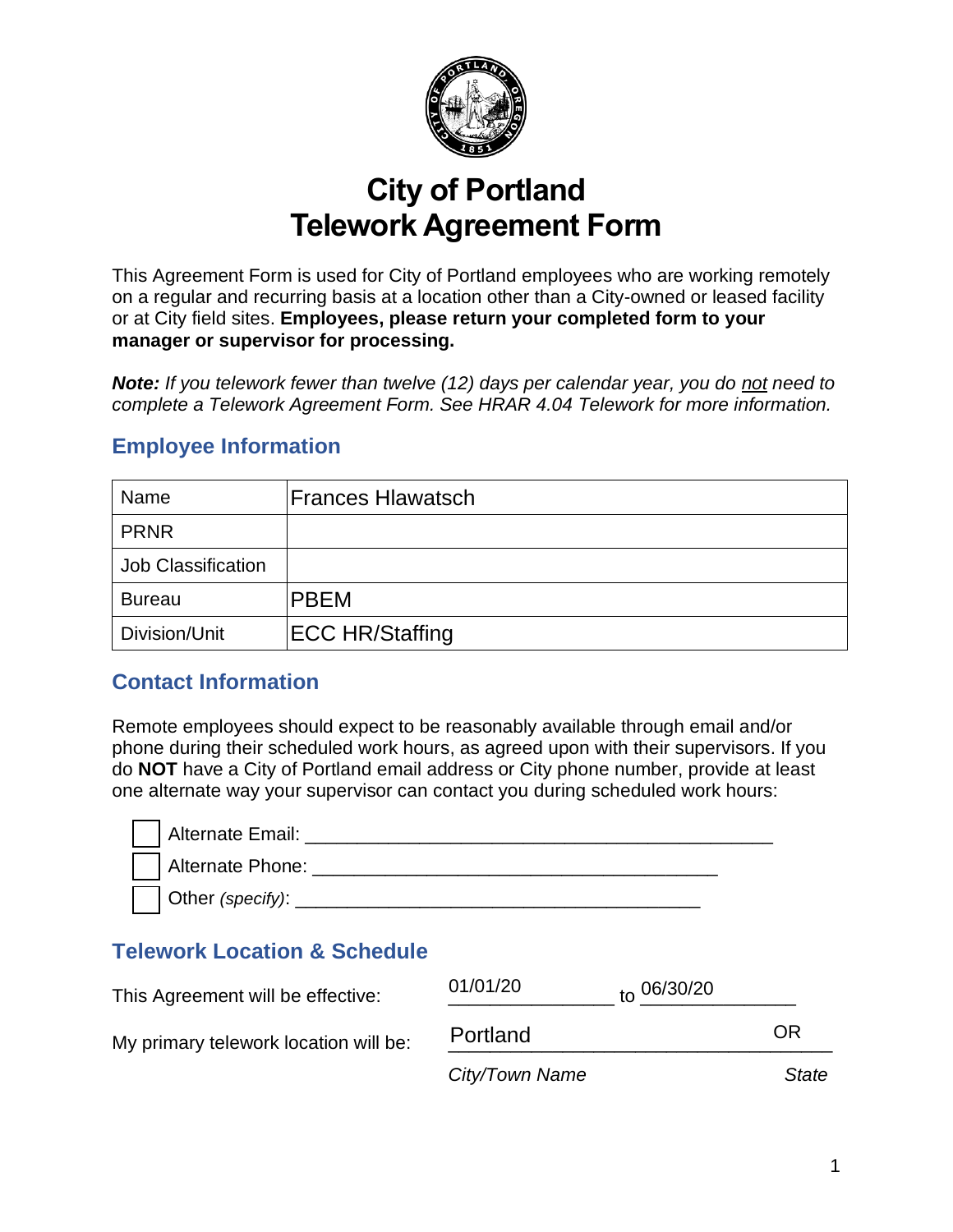

| I will be working from:                   | $\boxed{\triangleright}$ My home or another person's home<br>$\Box$ A public space (e.g. library) |                                                 |
|-------------------------------------------|---------------------------------------------------------------------------------------------------|-------------------------------------------------|
|                                           |                                                                                                   |                                                 |
|                                           |                                                                                                   | $\Box$ Other (specify): $\Box$                  |
| Are you <b>FLSA</b> exempt or non-exempt? |                                                                                                   | $\triangledown$ I am a FLSA non-exempt employee |
|                                           |                                                                                                   | $\Box$ I am a FLSA-exempt employee              |
|                                           |                                                                                                   | Not sure                                        |

| I will be working from:                   | $ v $ My home or another person's home                                                                                     |                                                                                                                                                                                                                                                                                                                                                                                                                                                    |  |  |  |
|-------------------------------------------|----------------------------------------------------------------------------------------------------------------------------|----------------------------------------------------------------------------------------------------------------------------------------------------------------------------------------------------------------------------------------------------------------------------------------------------------------------------------------------------------------------------------------------------------------------------------------------------|--|--|--|
|                                           |                                                                                                                            | $\Box$ A public space (e.g. library)                                                                                                                                                                                                                                                                                                                                                                                                               |  |  |  |
|                                           |                                                                                                                            | Other (specify): ____________                                                                                                                                                                                                                                                                                                                                                                                                                      |  |  |  |
| Are you <b>FLSA</b> exempt or non-exempt? |                                                                                                                            | $\vert \overline{v} \vert$ I am a FLSA non-exempt employee<br>I am a FLSA-exempt employee<br>Not sure                                                                                                                                                                                                                                                                                                                                              |  |  |  |
| my schedule.                              | and agree to the conditions in the above paragraph.<br>Use the following chart to describe your anticipated work schedule: | Acknowledgment for <b>FLSA non-exempt</b> employees only: I understand that if I am a<br>FLSA non-exempt employee that I am required to take my scheduled breaks and lunch<br>period during my workday. I also understand that I should not work outside of my<br>scheduled work hours unless my supervisor has approved overtime or other changes to<br>$\triangledown$ By selecting this box, I acknowledge that I am a FSLA non-exempt employee |  |  |  |
| <b>Day</b>                                | <b>Work hours</b>                                                                                                          | <b>Primary Work Location</b>                                                                                                                                                                                                                                                                                                                                                                                                                       |  |  |  |
| Monday                                    | 0800-1700                                                                                                                  | <b>Telework</b>                                                                                                                                                                                                                                                                                                                                                                                                                                    |  |  |  |
| Tuesday                                   | 0800-1700                                                                                                                  | <b>Telework</b>                                                                                                                                                                                                                                                                                                                                                                                                                                    |  |  |  |
| Wednesday                                 | 0800-1700                                                                                                                  | <b>Telework</b>                                                                                                                                                                                                                                                                                                                                                                                                                                    |  |  |  |
| Thursday                                  | 0800-1700                                                                                                                  | <b>Telework</b>                                                                                                                                                                                                                                                                                                                                                                                                                                    |  |  |  |
| Friday                                    |                                                                                                                            |                                                                                                                                                                                                                                                                                                                                                                                                                                                    |  |  |  |
|                                           | 0800-1700                                                                                                                  | <b>Telework</b>                                                                                                                                                                                                                                                                                                                                                                                                                                    |  |  |  |
| Saturday                                  |                                                                                                                            |                                                                                                                                                                                                                                                                                                                                                                                                                                                    |  |  |  |

If needed, provide any additional information regarding your telework schedule below: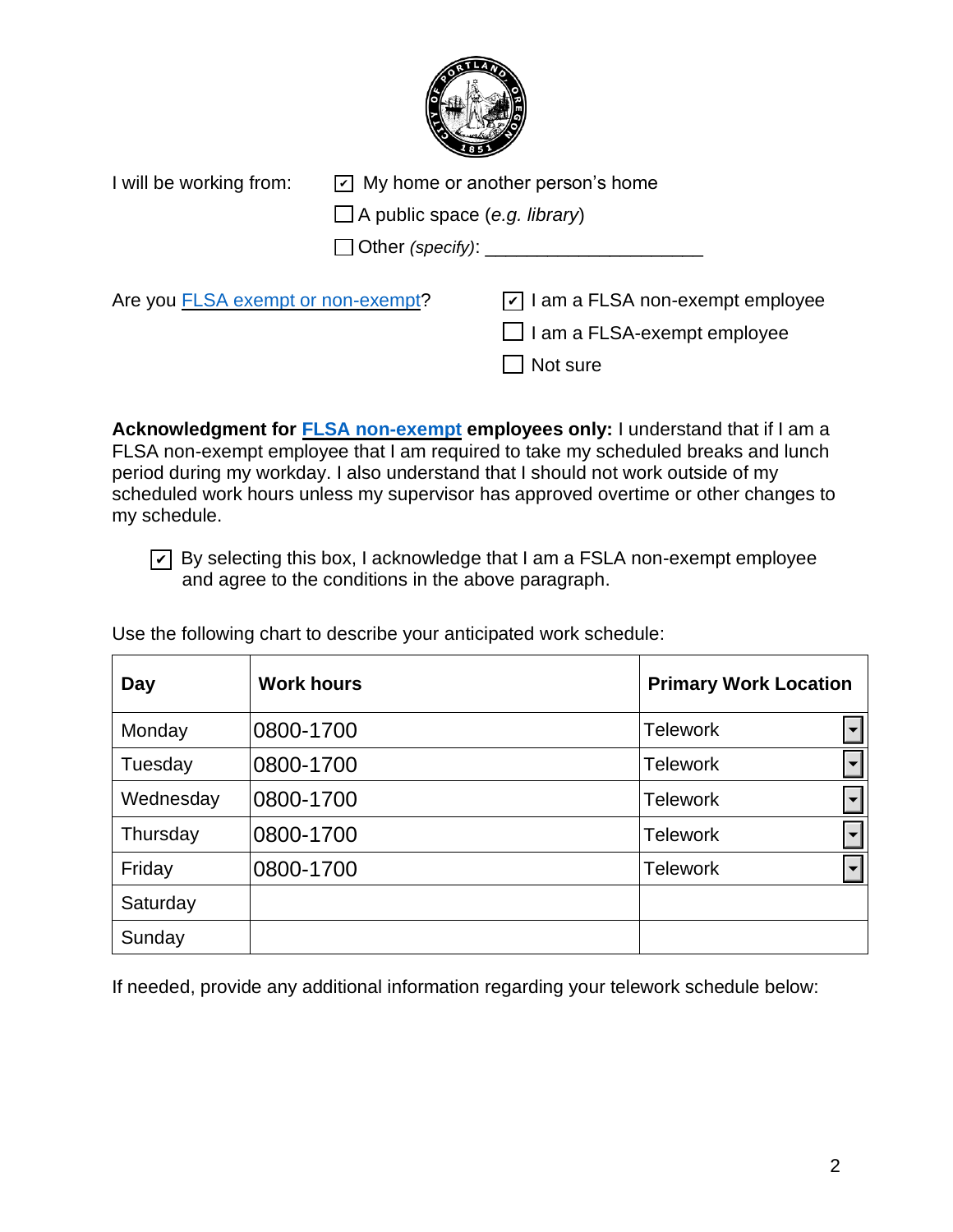

## **Telework Equipment**

Please identify any work equipment you will be using to telework, and who owns the equipment. Enter "N/A" or leave the field blank if you are not using a specific equipment.

| <b>Equipment</b>    | Ownership                                                | <b>Identification Number</b><br><b>If City-owned</b> |
|---------------------|----------------------------------------------------------|------------------------------------------------------|
| Computer            | City of Portland (my Bureau)<br>$\blacktriangledown$     | LT26264                                              |
| Computer Monitor(s) | Employee (I am the owner)<br>$\blacktriangledown$        |                                                      |
| Tablet (e.g. iPad)  |                                                          |                                                      |
| Keyboard            | $\left  \mathbf{v} \right $<br>Employee (I am the owner) |                                                      |
| Mouse               | Employee (I am the owner)<br>$\left  \cdot \right $      |                                                      |
| Printer             |                                                          |                                                      |
| Fax machine         |                                                          |                                                      |
| Landline telephone  |                                                          |                                                      |
| Mobile cellphone    | $\blacktriangledown$<br>Employee (I am the owner)        |                                                      |
| Office chair        | $\left  \bullet \right $<br>Employee (I am the owner)    |                                                      |
| Other (specify):    |                                                          |                                                      |
| Other (specify):    |                                                          |                                                      |
| Other (specify):    |                                                          |                                                      |
| Other (specify):    |                                                          |                                                      |

# **Workplace Safety**

Employees are responsible for ensuring their remote work location is safe, secure, and ergonomically correct. For suggested guidance, review the Bureau of Risk and Financial Services' (BRFS) [Ergonomic Guidelines for Telework](https://www.portlandoregon.gov/brfs/61958) and [Telework Safety Guidance.](https://www.portlandoregon.gov/brfs/index.cfm?&a=764882)

#### **Reasonable Accommodation Notice**

Employees who may need a reasonable accommodation when teleworking because of a disability, pregnancy, lactation, or observation of a religious practice should contact their [Human Resources Business Partner](https://www.portlandoregon.gov/bhr/article/430513) (HRBP). For more information, read [HRAR](https://www.portlandoregon.gov/citycode/article/714199)  [2.06 Reasonable Employment Accommodations.](https://www.portlandoregon.gov/citycode/article/714199)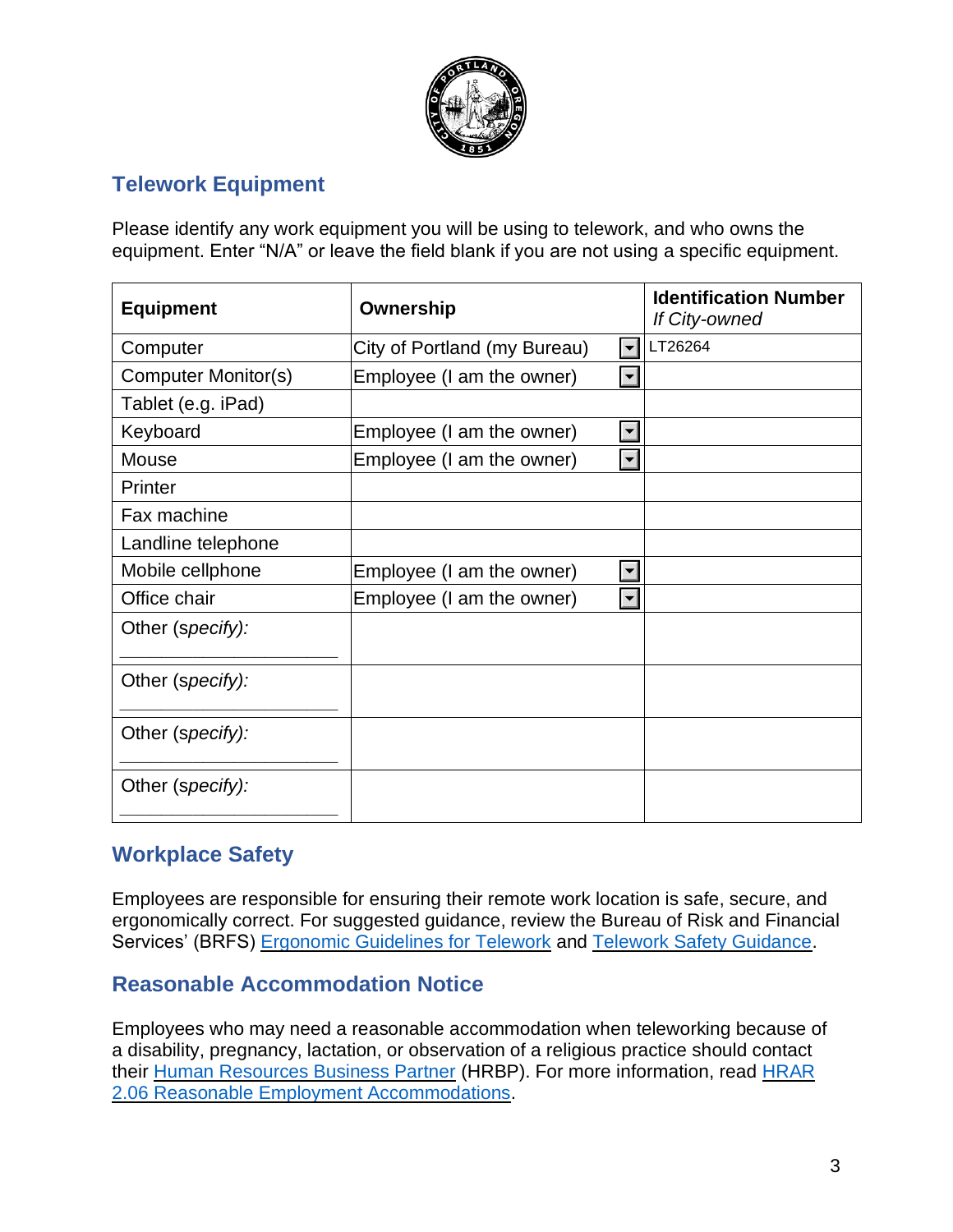

#### **Employee Acknowledgements**

My signature below indicates that:

- I have read and agree to abide by all provisions within the City of Portland's HRAR [4.04 Telework.](https://www.portlandoregon.gov/bhr/article/767388)
- I agree to abide by all City [Human Resources Administrative Rules](https://www.portlandoregon.gov/bhr/61163) (HRARs), [core values,](https://efiles.portlandoregon.gov/Record/13780725/) information security requirements, and my bureau's policies at all times while teleworking. This includes, but is not limited to, rules on timekeeping and confidential information.
- I agree to structure my time to ensure my attendance at required meetings and events as designated by my supervisor.
- I accept the responsibility I have as a teleworker to facilitate communication with customers and colleagues. I further agree to make a special effort to stay current on department events which affect my work that occur on telework days.
- I agree to keep my supervisor informed of my progress on assignments worked on while teleworking. I also agree to keep my supervisor informed of any problems I may experience while teleworking.
- I understand and agree that all equipment, records, files, manuals, forms, materials, supplies, software, computer programs and other materials furnished to me by the City, used on the City's behalf or generated or obtained during the course of my employment shall remain the property of the City. I understand that I am a holder of this property for the sole use and benefit of the City and will take all reasonable precautions to safely keep and preserve such property.
- I understand that in the event that I cease working for the City while teleworking, or if my teleworking agreement ends, that all City property must be returned to the City **as soon as possible but no later than fifteen (15) calendar days**. I understand that if I fail to return City-owned property, the City may seek recovery for damages from me through any and all legal means.
- I understand that it is my responsibility to maintain a safe, secure, and ergonomic work environment, and that I must immediately report work-related injuries to my supervisor.
- I understand teleworking is a mutually agreed upon work option between myself and my supervisor. I understand that I, my supervisor, or my Bureau Director may modify or end my teleworking arrangement at any time.